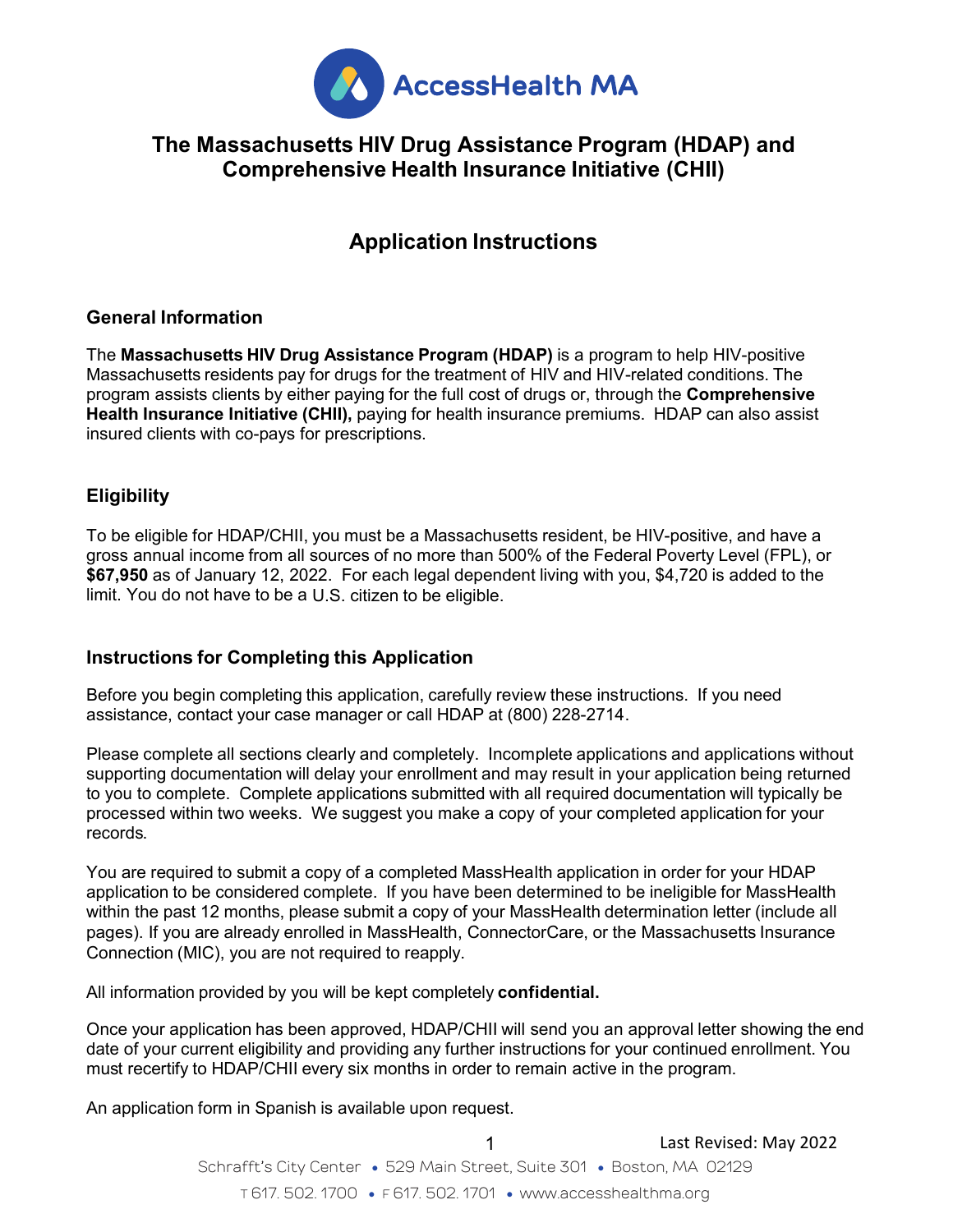## **Application Requirements and Specific Instructions**

#### Section 1: Applicant Information

1. List your full name. If you have changed your name since your last application, you must submit legal documentation or a letter from your case manager stating the change.

3. Please provide your mother's first name for coding purposes.

6. If you don't have a social security number, do not make one up; use "999-99-9999" instead.

7. You are required to submit proof of Massachusetts residency with this application. Submitted documents must match the residential street address provided in this section, must include your name, and must be dated within the past six (6) months. Examples of acceptable documents include:

- Utility bill
- Paystub/earnings statement
- Lease
- Current driver's license/Massachusetts identification card
- Government assistance mailing (see exceptions below)
- If you are homeless or do not have documentation of residential address available, please submit a letter from your case manager verifying your current residential address. All case manager letters must be on agency letterhead and must be signed by the case manager.
- The following forms of documentation **cannot** serve as proof of residence:
	- Envelopes
	- Tax returns
	- MassHealth applications or notices from MassHealth/the Connector
	- Notices from the Massachusetts Dept. of Transitional Assistance (DTA)
	- Documents showing only PO boxes
	- Letters from landlords, roommates, family members, or caretakers
	- Client affidavits without the case manager's signature

8. Fill out this field if your mailing address differs from your residential address. **If you do not want to receive mail from HDAP at your mailing address, please be sure to check box 8A.**

12. If you have any legal dependents, indicate how many. Do not include yourself.

15. Please be sure to indicate your race, as this information is required by program funders. Select all that apply.

16. Indicate whether or not you are Hispanic/Latino.

17. Be sure to indicate whether you would like us to leave a message on your home and/or work/cell voicemail. If yes, initial your response.

18. Please provide your e-mail address only if HDAP/CHII can communicate with you via email about your application and enrollment status.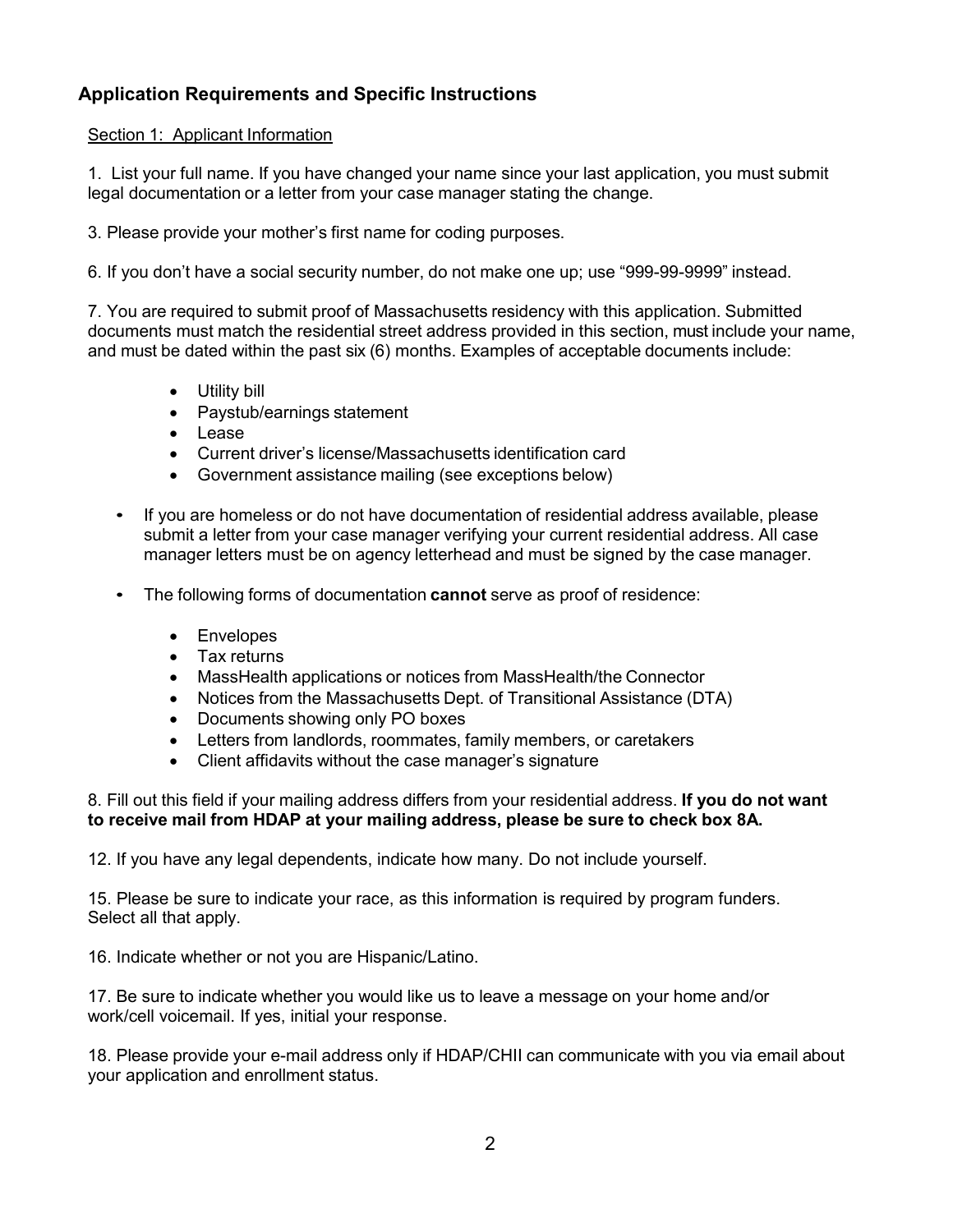#### Section 2: Income Information

20. Provide an estimate of your annual gross income, before any deductions.

21. Indicate all sources of income.

You are required to submit proof of all income. Please provide documentation for each source of income checked. Acceptable proof of income may include:

- At least two paystubs from your job, from within the past 3 months, showing gross income for those pay periods
- A copy of your unemployment statement, from within the past 3 months
- Award letters for the current year from SSI/SSDI, TAFDC/EAEDC, long-/short-term disability, and/or Worker's Compensation. (If you do not have copies of recent award letters, recently dated bank statements showing corresponding direct deposit amounts for monthly benefits received are acceptable)
- Monthly pension statements for the current year

If you are working but have no documentation (i.e. paystubs) of your income:

• A letter from your case manager stating your weekly, monthly, or yearly gross income and its source

If you have no income:

• A letter from your case manager or provider verifying that you have no income and identifying your source of support: i.e. partner, parents, other family members, community resources, etc. All case manager letters must be on agency letterhead and must be signed by the case manager

#### 22. **Please note that you may be required to submit a copy of your most recent federal tax return with all accompanying schedules/forms to HDAP with your application, if requested.**

23. If your employer offers health insurance, even if you are not currently enrolled in that insurance, you are required to submit a summary of benefits for all available plans, as well as the date of your employer's next open enrollment period. If you are employed full-time but are not offered health insurance, please provide a letter from your employer stating this.

#### Section 3: Alternate Contact and Signature

24. Complete this section if you would like to authorize someone other than yourself (and your case manager, client advocate, and/or clinician) to communicate with HDAP staff on your behalf in helping you with your enrollment in HDAP. HDAP staff will not discuss your enrollment with a spouse, friend, or other family member unless this section is completed and signed.

#### Section 4: Provider Information

25. Provide current contact information for your case manager or client advocate. If you checked off box 8A, HDAP will send your mail to this case manager or client advocate.

26 - 33. These fields should be completed by your clinician (health care provider). All sections are required to be filled out. Lab results should be from within the past year.

34. Be sure that your clinician signs and dates this section, and provides his/her medical license number.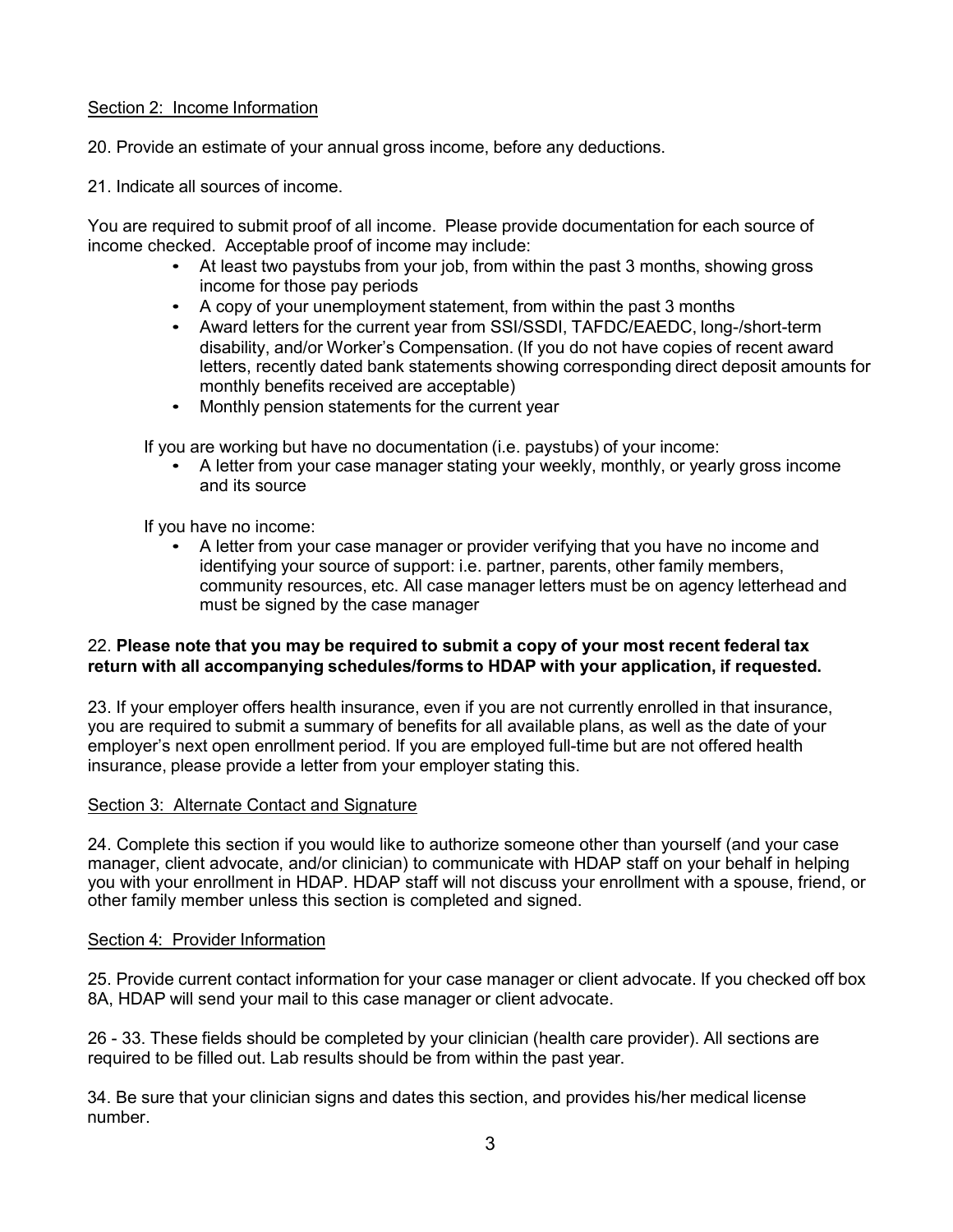#### Section 5: Pharmacy Information

35. HDAP clients may only use one pharmacy for their prescriptions covered by the program. Once your application has been approved, HDAP will send an approval letter directly to the pharmacy you have chosen.

- You must inform HDAP immediately if you decide to go to a different pharmacy.
- If it is necessary that you use a second pharmacy to fill certain medications, please have your case manager or provider submit a request in writing to HDAP.
- HDAP only covers 30-day prescriptions, unless your health insurance requires 90-day prescription fills. In that case, please notify HDAP staff so that we may adjust our payment procedure.

#### Section 6: Insurance Coverage / Co-Pay Assistance

36. Indicate what type of health insurance you currently have. If you do not have any insurance coverage, check the first box.

Attach a copy of all health insurance/prescription cards (front and back) to your HDAP application.

#### 37. **Your insurance coverage has either a maximum dollar co-pay or a percentage co-pay per 30-day prescription. Please indicate which co-pay type and amount you have under your current insurance. This information can be obtained by calling your insurance company.**

If you do not currently have active health insurance, please skip question 37.

#### Section 7: CHII Information

38 - 39. The CHII program can assist with paying the cost of your health insurance premium. If you are applying to CHII to cover the cost of your premium, please complete this section and **include a copy of your most recent health insurance premium (bill) with your HDAP/CHII application.**

If you do not have a health insurance premium or do not want CHII to pay your premium, skip this section. If you are applying for assistance for your employee premium deductions (current employerbased insurance), include a letter from your employer (i.e. benefits administrator, human resources staff), on company letterhead, which confirms:

- 1) Your employment
- 2) Your employer-based insurance policy
- 3) The amount that you contribute to that insurance (this will be the amount that CHII will cover)
- 4) When CHII payments are to be applied
- 5) That your employer agrees to accept payment for this amount
- 6) Where to send payment (name of person, department, and mailing address)

#### Section 8: Certification Statement

40. It is important that you read carefully the attached Client Agreement Statement and Grievance Procedure before submitting your HDAP application. These documents describe both your rights and your responsibilities in enrolling in HDAP/CHII.

**After reviewing the Grievance Procedure and Client Agreement statements, sign and date the Certification Statement in Section 8**. Applications that are missing a current signature and date in this section cannot be processed by HDAP, and will be returned.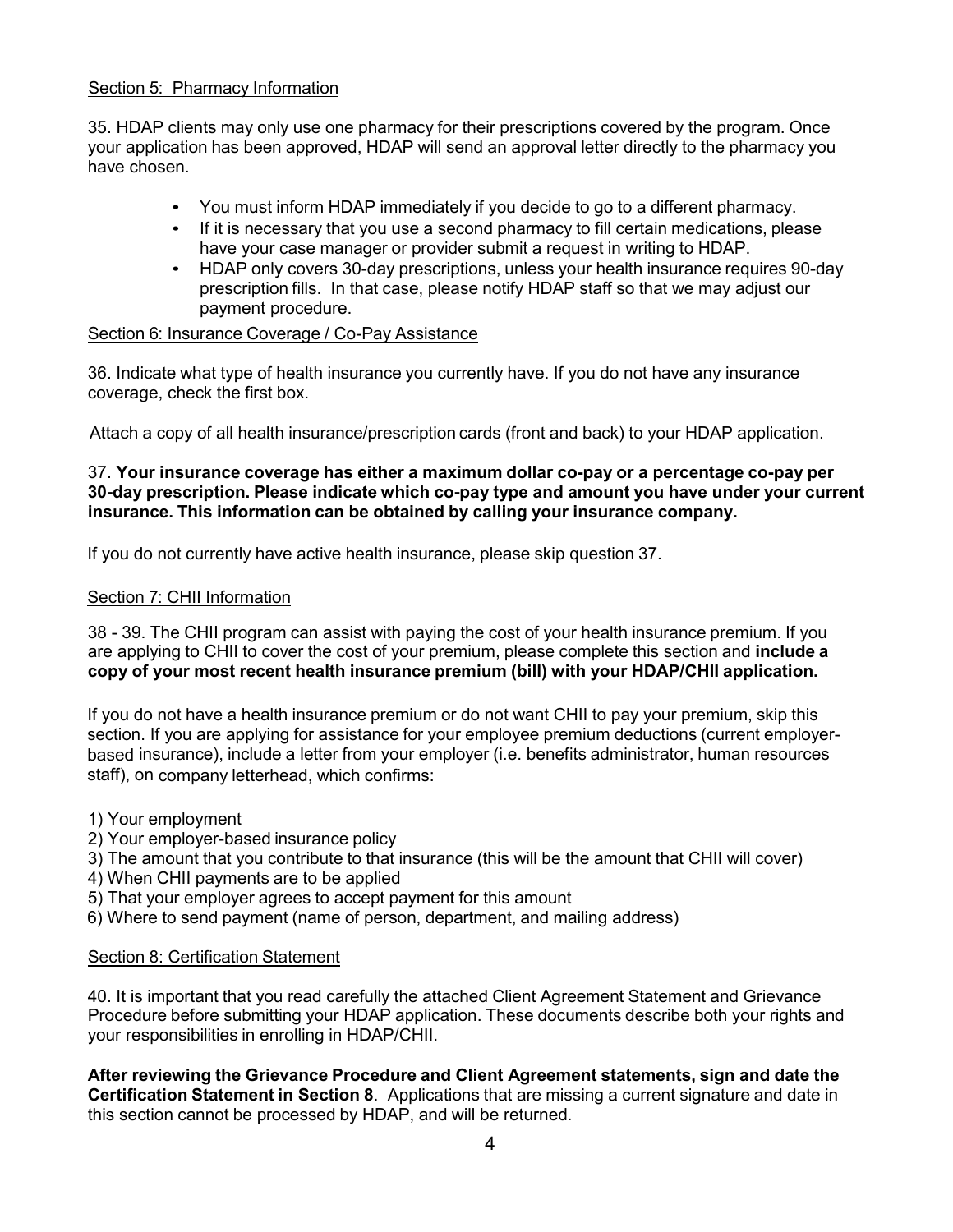

# **The Massachusetts HIV Drug Assistance Program (HDAP) and Comprehensive Health Insurance Initiative (CHII)**

# **Client Agreement Statement**

In order for you to receive drug and/or insurance coverage through HDAP and CHII, you need to agree to the following rules. HDAP/CHII shall keep all your information strictly confidential to the extent permitted by law. However, if you do not follow these rules, if you give us false information, or if we suspect you are using funds from the HDAP/CHII program to which you are not entitled, HDAP staff may provide information to government agencies and you may be disenrolled from HDAP/CHII.

By signing the Certification Statement on the HDAP application:

### 1. **You give your permission for HDAP/CHII to contact all of the following**:

- Your pharmacist
- Your case manager/client advocate
- Your employer (for employee contribution or COBRA)
- Your current or past health care provider(s)
- Any other person that you have specifically given us permission to contact.

If needed, HDAP may contact these people to maintain your participation in the program. HDAP/CHII staff may also contact any insurance companies (third party payers/administrators) to make sure you are covered and to answer any billing questions.

HDAP may also contact any of the people in the above list when you leave the program, if necessary. This is done to get information about your participation in the program.

#### 2. **You give your permission for your HDAP enrollment application files to be reviewed by all of the following:**

- HDAP/CHII staff
- Your case manager and/or health care provider
- Auditors or other individuals reviewing application files as required for program or fiscal monitoring.

Information in your HDAP/CHII enrollment application files will be kept strictly confidential. Under no circumstances will any personal identifying information in your HDAP/CHII file be shared with any unauthorized individual.

3. **You give your permission for HDAP/CHII to share some of your personal information with state and/or federal agencies that are responsible for monitoring program utilization and expenditures.** This includes, but is not limited to, the U.S. Health Resources Services Administration (HRSA) and the federal Centers for Medicare and Medicaid Services (CMS), which tracks money spent by HDAP to cover prescription costs for Medicare beneficiaries in the coverage gap (or "donut hole"). Information about you that may be shared includes, but is not limited to your: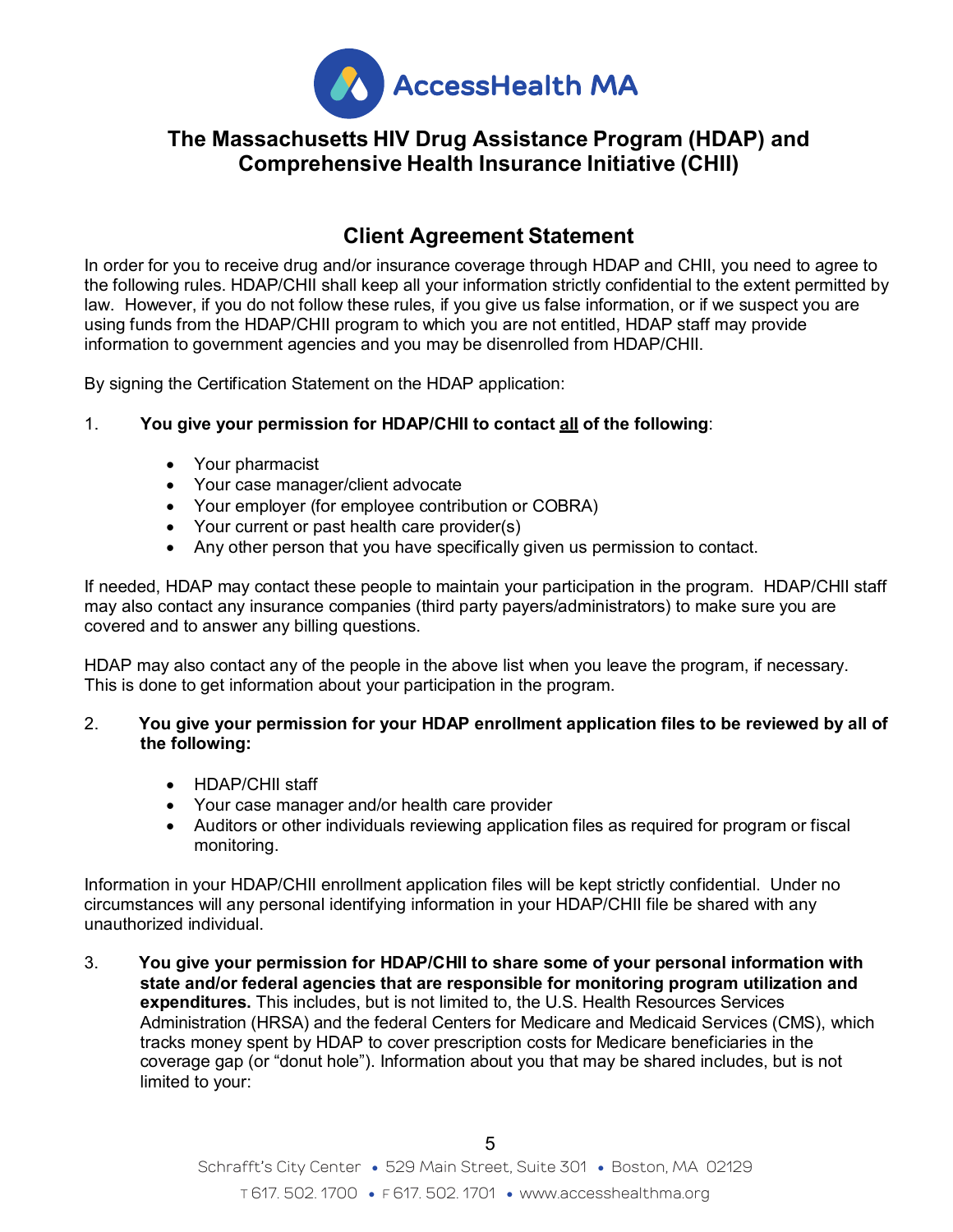- Name
- Social Security Number (if available)
- Date of birth
- Health insurance information
- Prescription information

Any information about you that is shared with a government agency will be protected by the strict terms of a data-sharing agreement and will not be disclosed to any unauthorized individuals. All information will be used solely for program monitoring and will be kept strictly confidential by the agency receiving it.

- 4. **You agree to notify HDAP/CHII as soon as possible if any of this information changes. You need to report any other information that might change your eligibility for these programs. This includes, but is not limited to, changes in your:**
	- Employment status
	- Income
	- Address
	- Access to insurance coverage/MassHealth status
	- Insurance premium
	- Citizenship status
	- Pharmacy
	- Employer-sponsored insurance
- 5. Your application may be rejected if you have provided false information.
- 6. **HDAP/CHII is unable to provide payments or reimbursement directly to clients for any reason**.
- 7. As long as you remain eligible and actively enrolled in the CHII program and follow the HDAP/CHII rules, HDAP/CHII will continue to pay for your health insurance premiums. However, *you* **must agree to contact your health insurance carrier about your policy and its coverage. It is your sole responsibility to do so, not the responsibility of HDAP/CHII staff.** HDAP/CHII staff will not contact your insurance company, nor will HDAP/CHII staff be notified by your insurance company of any policy changes. HDAP/CHII only pays for the cost of your insurance premium; the CHII program is not authorized to do anything but pay for your health insurance.
- 8. If you are working, you may be required by HDAP/CHII to enroll in health insurance provided by your employer, if such insurance is available and provides comprehensive prescription coverage. You may choose to have the CHII program cover the employee contribution of the monthly premium.
- 9. HDAP/CHII may require you to re-pay any payments made if you were not eligible for them. You may also be required to pay back HDAP/CHII if you were misusing services. This includes, but is not limited to, health insurance premiums refunded directly to you in certain circumstances. Failure to comply with this rule may result in disenrollment from the program.
- 10. HDAP/CHII is not required to make retroactive payments for coverage before you were enrolled in the program or if your HDAP enrollment lapses.
- 11. It is your responsibility to re-apply ("recertify") with HDAP/CHII every 6 months, regardless of whether or not you have received recertification reminders from HDAP or your case manager. **If you do not recertify, your HDAP/CHII benefits will be terminated, including insurance coverage if you are enrolled in the CHII program.**